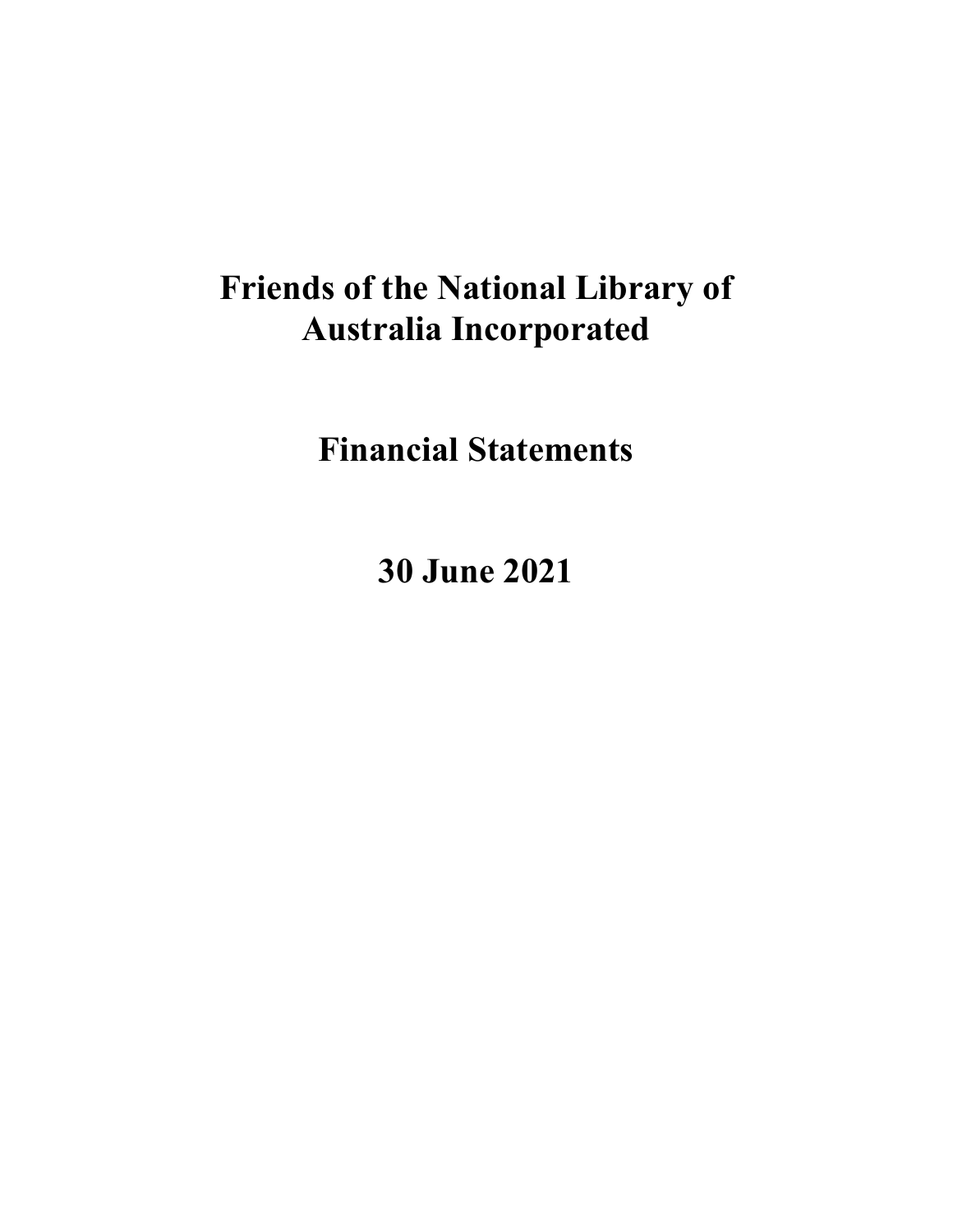# **Table of contents**

| Statement by Members of the Committee and Committee's Report |    |
|--------------------------------------------------------------|----|
| Independent audit report                                     |    |
| Statement of comprehensive income                            | 6  |
| Statement of financial position                              |    |
| Statement of recognised income and expenditures              | 8  |
| Statement of cash flows                                      | 8  |
| Notes to the accounts                                        | 9  |
| Attachment to the financial statements                       | 14 |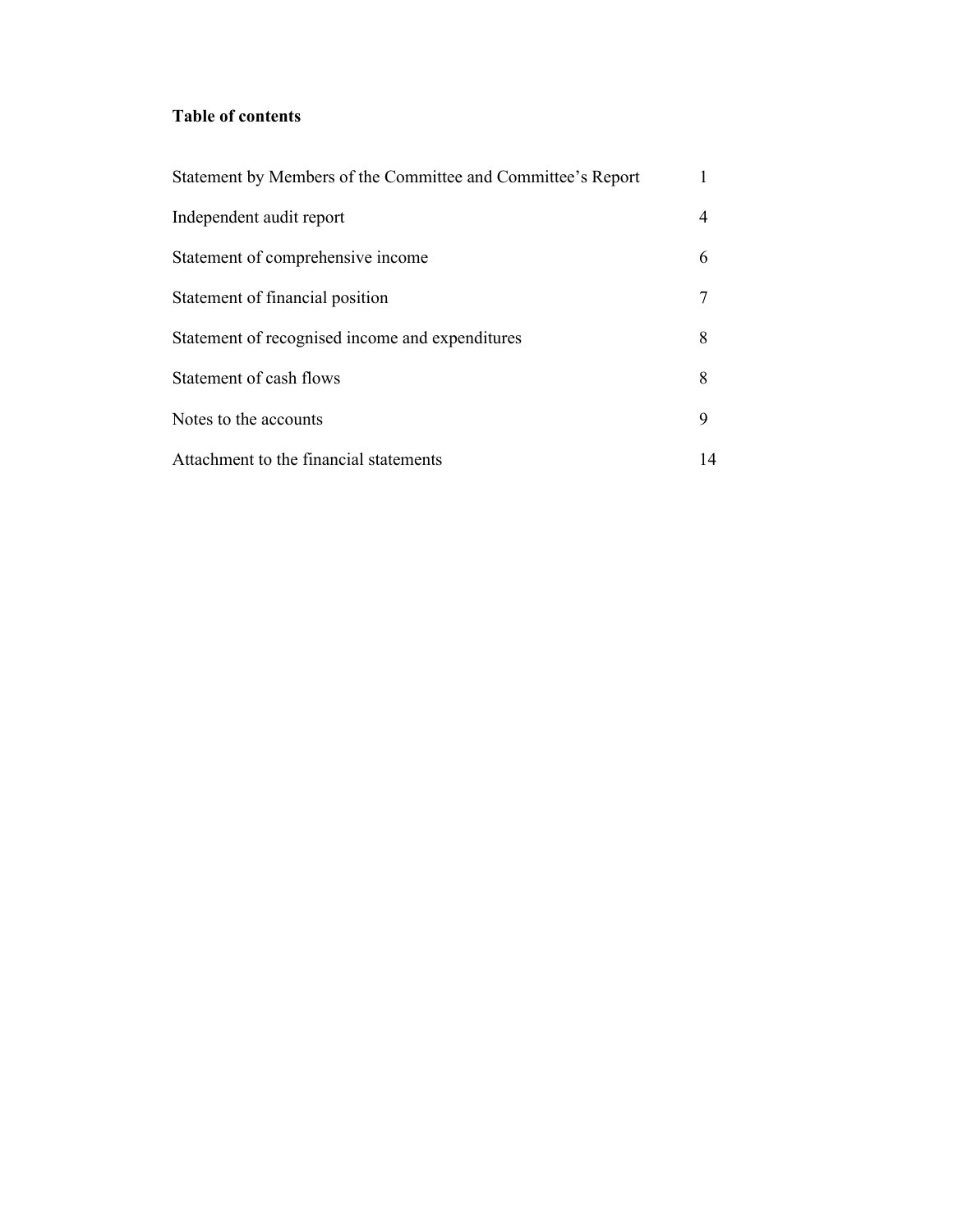#### **Statement by Members of the Committee & Committee's Report**

Your Committee members submit the financial report of the Friends of the National Library of Australia Incorporated (the Association) for the financial year ended 30 June 2021.

#### **Committee Members**

The names of the Committee members during the year or at the date of this statement were:

- Kerry Blackburn (Chair)
- Grahame Thom (Treasurer)
- Janice Taylor (Deputy Chair)
- Meredith Hinchliffe
- Margo Geering
- Colleen Kinnane
- Jo Schumann
- Larissa Karpish
- Jennifer Mardel (resigned February)
- Margaret Nichols
- Nivarith Nair
- Clare Kinnane
- Marie-Louise Ayres (Director-General, NLA)
- Helen Wade (NLA representative)
- Kathryn Favelle (NLA representative until February)
- Stuart Baines (NLA representative from February)
- Melanie Olde (Executive Officer).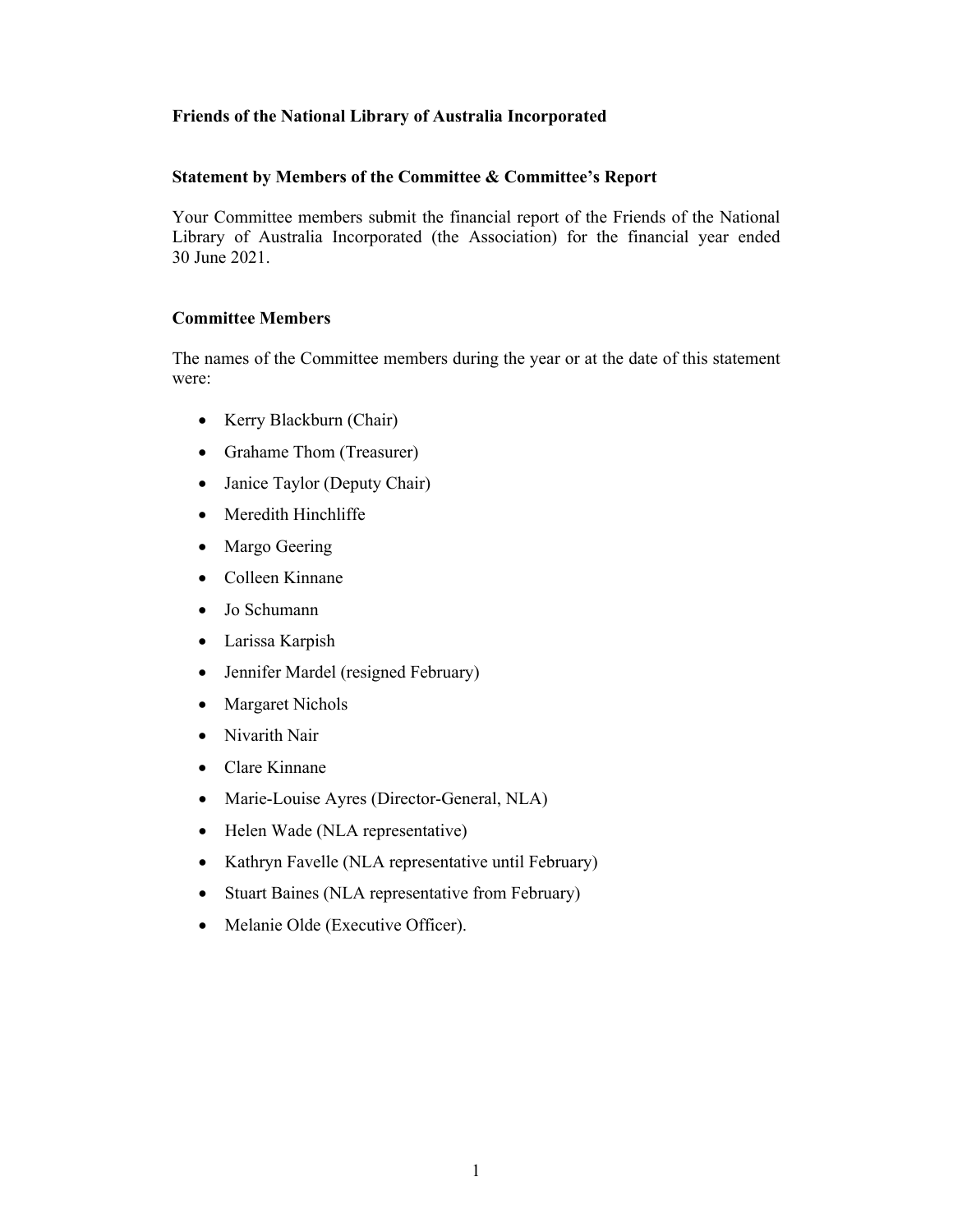# **Statement by Members of the Committee & Committee's Report (continued)**

## **Objects**

The objects of the Association are:

- (i) to promote and support community awareness of the National Library of Australia and the benefit to the community that it provides;
- (ii) to foster among Members of the Association and others a sense of involvement with, and understanding of, the collections, objectives and operations of the National Library of Australia;
- (iii) to raise funds for activities of the Association, consistent with the objects of the Association;
- (iv) to encourage and promote such other purposes of the national library of Australia consistent with the objects of the Association, including through donations of funds to the National Library of Australia;
- (v) to co-operate with other Australian libraries, museums and kindred organisations from time to time for any purposes consistent with these Objects.

## **Significant changes**

Updated Objects (s.3 of the Rules of the Association) were approved at the Special General Meeting held 26 November 2020.

## **Operating result**

The operating surplus for the year amounted to \$8,776 [2020 surplus: \$9,772].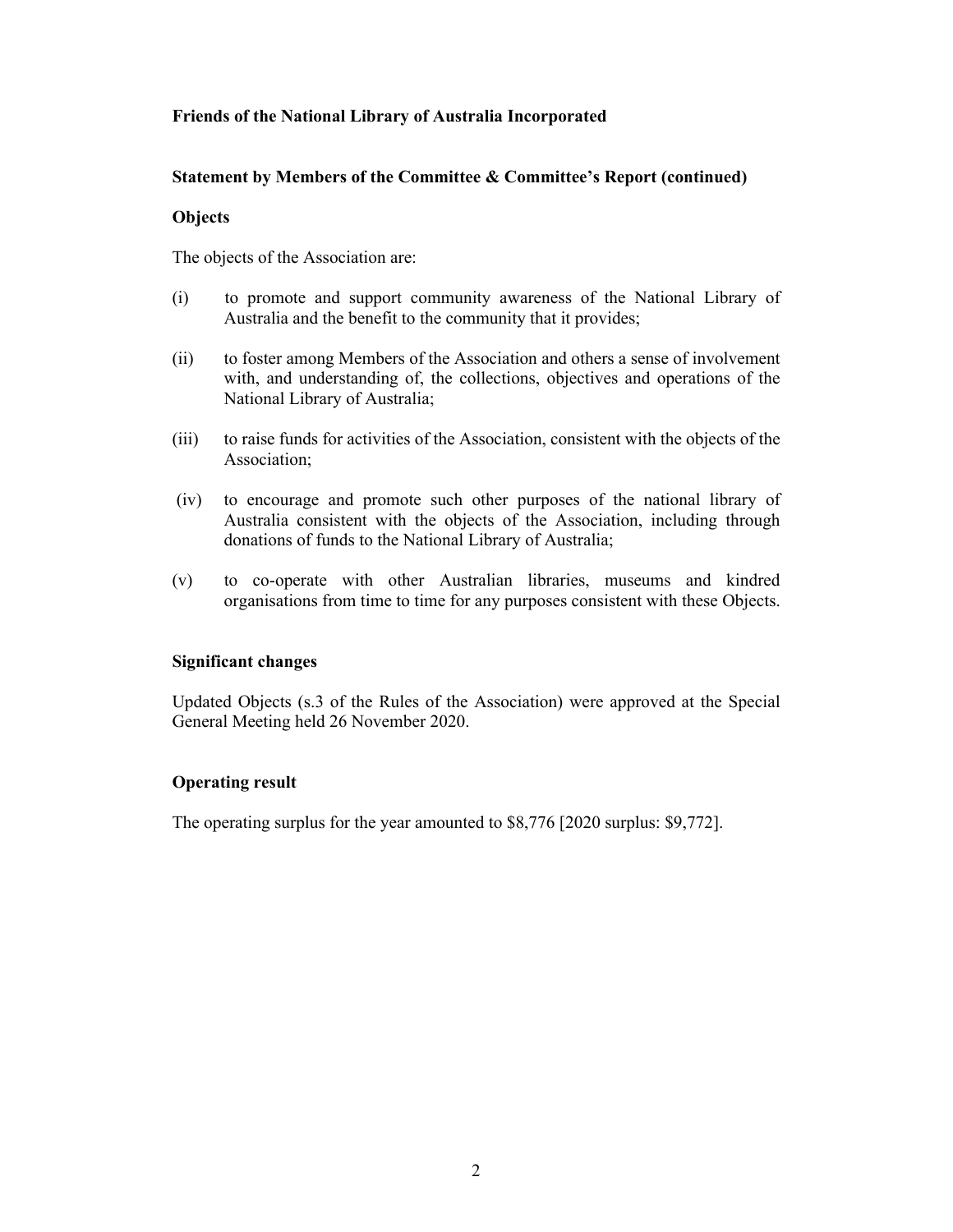#### **Statement by Members of the Committee & Committee's Report (continued)**

In the opinion of the Committee, the accompanying financial report is drawn up so as to give a true and fair view of the results and cash flows of the Association for the year ended 30 June 2021 and the state of affairs of the Association as at that date. The accompanying financial report of the Association is prepared in accordance with the provisions of the *Associations Incorporation Act 1991* of the Australian Capital Territory, accounting standards and other mandatory professional reporting requirements in Australia.

In the opinion of the Committee, the Association will be able to meet its debts as and when they fall due.

Signed in accordance with a resolution of the Members of the Committee.

Theory Dachbeum

Kerry Blackburn - Chair

AKO

Grahame Thom - Treasurer

Dated this 17<sup>th</sup> day of November 2021.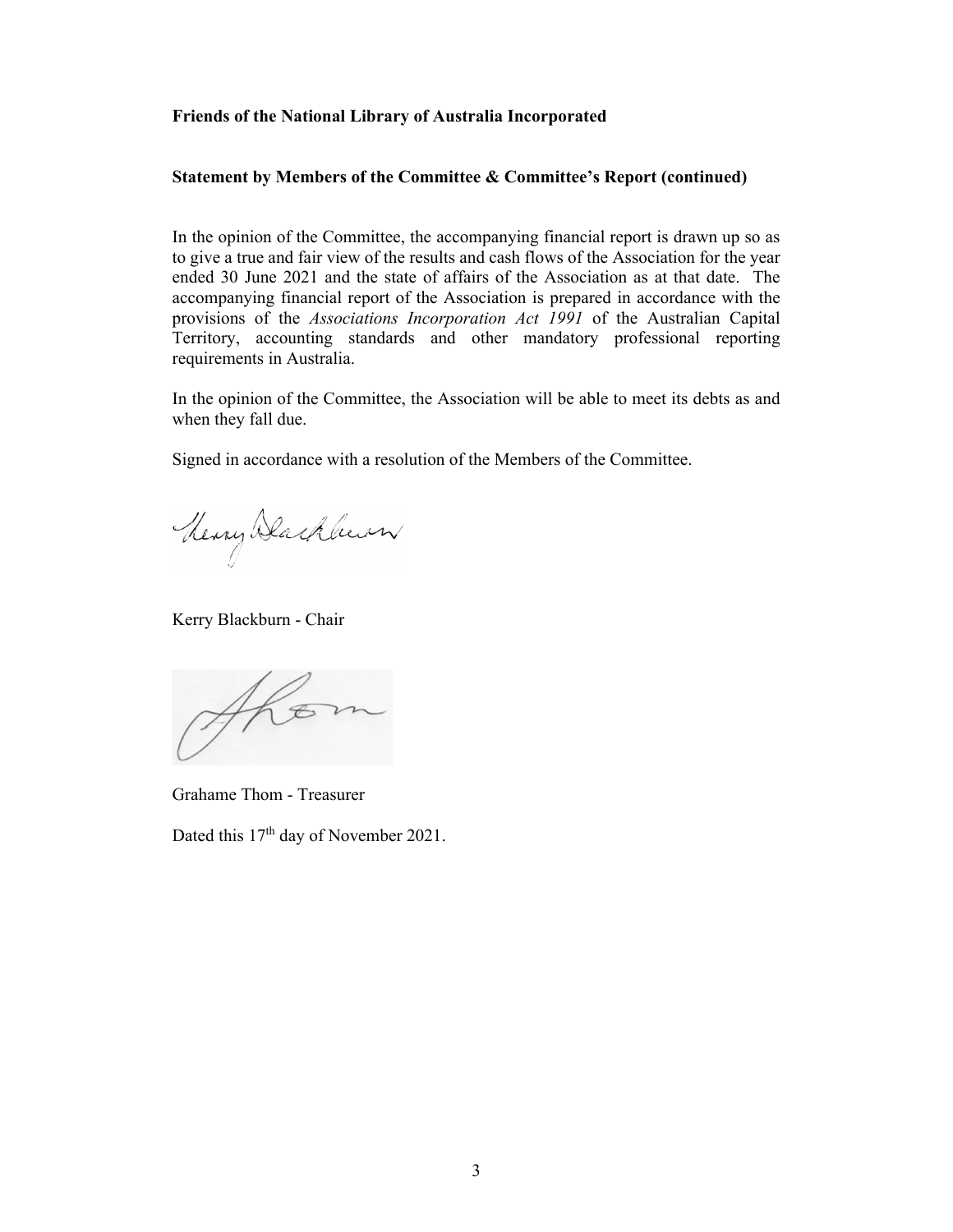

AccountAbility (ACT) Pty Ltd ACN: 088 095 354

PO Box 776, Mitchell ACT 2911

Telephone: 02 6170 6870

Email: admin@accountability‐act.com.au www.accountability‐act.com.au

Liability limited by a scheme approved under *Professional Standards Legislation*

#### **INDEPENDENT AUDITOR'S REPORT TO THE FRIENDS OF THE NATIONAL LIBRARY**

#### **Report on the Audit of the Financial Report**

#### **Opinion**

I have audited the financial report of the Friends of the National Library (the Association), which comprises the statement of financial position as at 30 June 2021, the statement of comprehensive income, statement of changes in equity and statement of cash flows for the year then ended, and notes to the financial statements, including a summary of significant accounting policies, and the Statement by Members of the Committee.

In my opinion the financial report of the Friends of the National Library has been prepared in accordance with the *Associations Incorporation Act 1991 (ACT)*, including:

- a) giving a true and fair view of the Association's financial position as at 30 June 2021 and of its financial performance for the year then ended; and
- b) complying with Australian Accounting Standards and the *Associations Incorporation Act 1991 (ACT)*

#### **Basis for Opinion**

I conducted my audit in accordance with Australian Auditing Standards. My responsibilities under those standards are further described in the *Auditor's Responsibilities for the Audit of the Financial Report* section of my report. I am independent of the Friends of the National Library in accordance with the ethical requirements of the *Accounting Professional and Ethical Standards Board's APES 110 Code of Ethics for Professional Accountants* (the *Code*) that are relevant to my audit of the financial report in Australia. I have also fulfilled my other ethical responsibilities in accordance with the *Code*.

I believe that the audit evidence I have obtained is sufficient and appropriate to provide a basis for my opinion.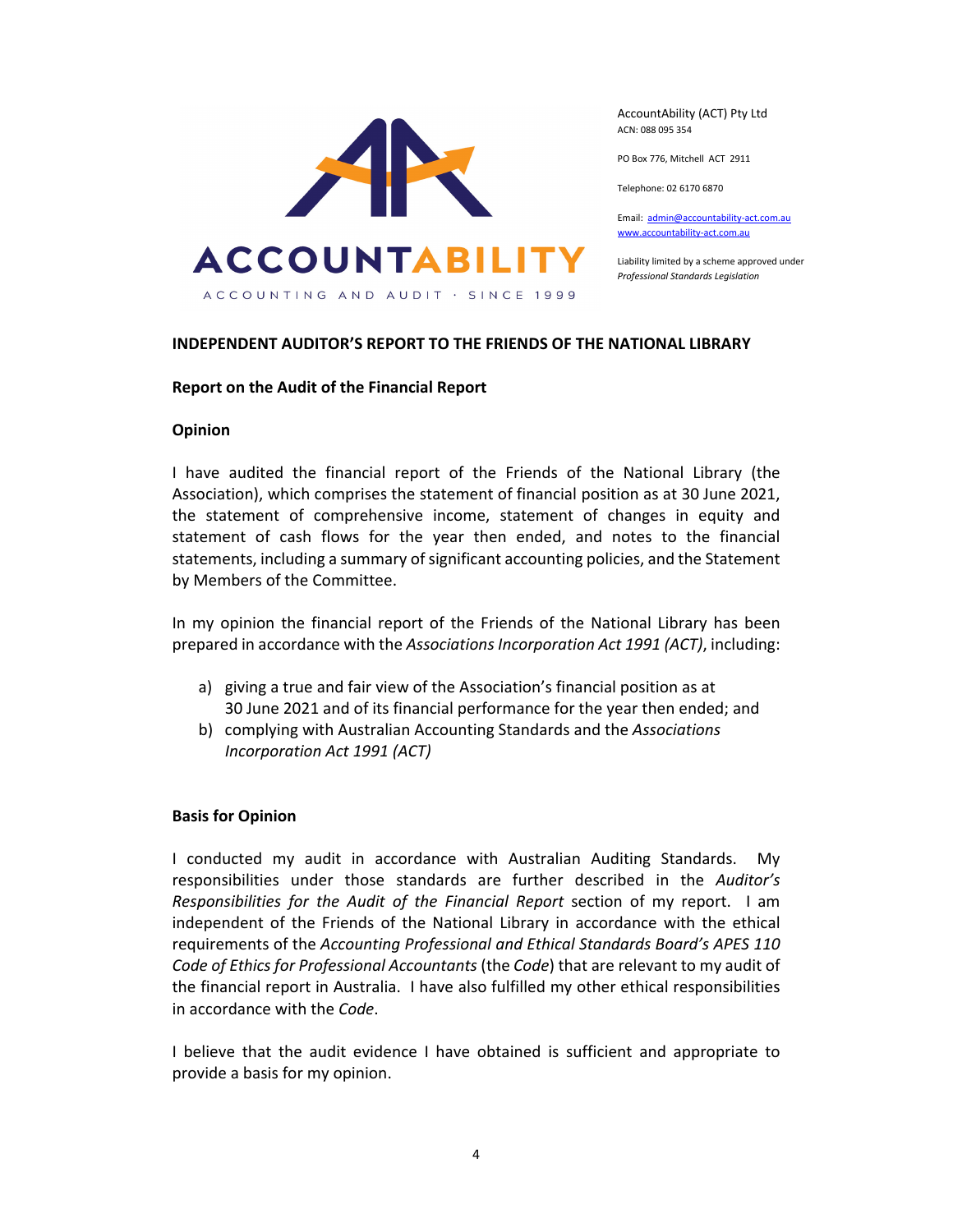#### **Responsibilities of Committee for the Financial Report**

The Committee of the Friends of the National Library isresponsible for the preparation and fair presentation of the financial report in accordance with Australian Accounting Standards and the *Associations Incorporation Act 1991 (ACT)*, and for such internal control as the Committee determine is necessary to enable the preparation of the financial report that is free from material misstatement, whether due to fraud or error.

In preparing the financial report, the Committee is responsible for assessing the Association's ability to continue as a going concern, disclosing, as applicable, matters related to going concern and using the going concern basis of accounting unless the Committee either intends to liquidate the Association or to cease operations, or has no realistic alternative but to do so.

The Committee is responsible for the Association's financial reporting process.

#### **Auditor's Responsibilities for the Audit of the Financial Report**

My objectives are to obtain reasonable assurance about whether the financial report as a whole is free from material misstatement, whether due to fraud or error, and to issue an auditor's report that includes my opinion. No opinion is expressed as to whether the accounting policies used are appropriate to meet the needs of the stakeholders.

Reasonable assurance is a high level of assurance but is not a guarantee that an audit conducted in accordance with Australian Auditing Standards will always detect a material misstatement when it exists. Misstatements can arise from fraud or error and are considered material if, individually or in the aggregate, they could reasonably be expected to influence the economic decisions of users taken on the basis of the financial report.

A further description of my responsibilities for the audit of the financial report is located on the Auditing and Assurance Standards Board website and forms part of this audit report. Refer http://www.auasb.gov.au/auditors\_responsibilities/ar4.pdf

## **AccountAbility**

Promery Wilser

**Anthony Wilson Registered Company Auditor Canberra, ACT 17 November 2021**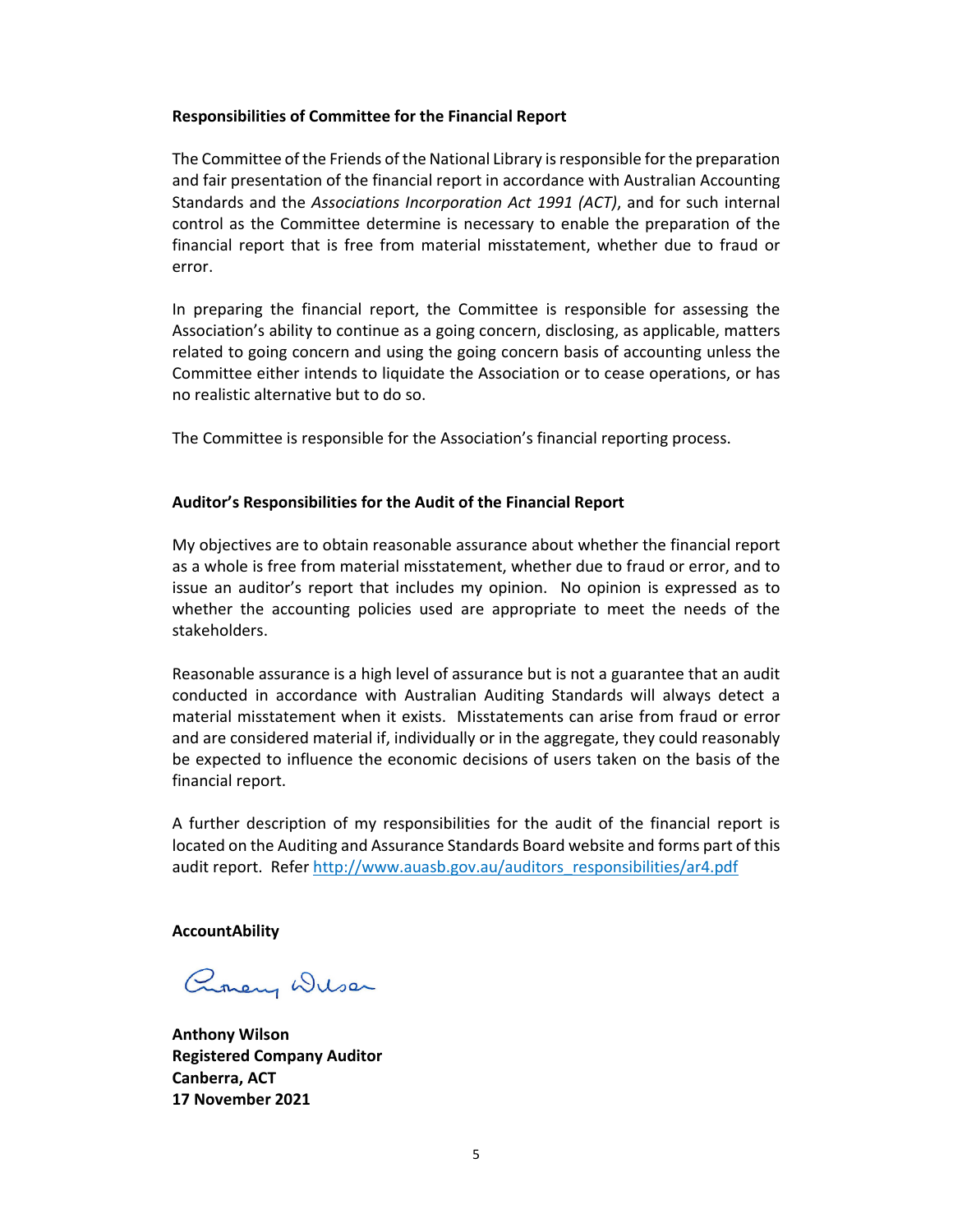# **Statement of comprehensive income**

# **For the year ended 30 June 2021**

|                                   | 2021<br>\$ | 2020<br>\$ |
|-----------------------------------|------------|------------|
| <b>Income</b>                     |            |            |
| Total income                      | 77,233     | 92,064     |
| <b>Expenses</b>                   |            |            |
| Total expenses                    | 68,457     | 82,292     |
| <b>Operating surplus</b>          | 8,776      | 9,772      |
| Other comprehensive income        |            |            |
| <b>Total comprehensive income</b> | 8,776      | 9,772      |

The accompanying notes form part of these accounts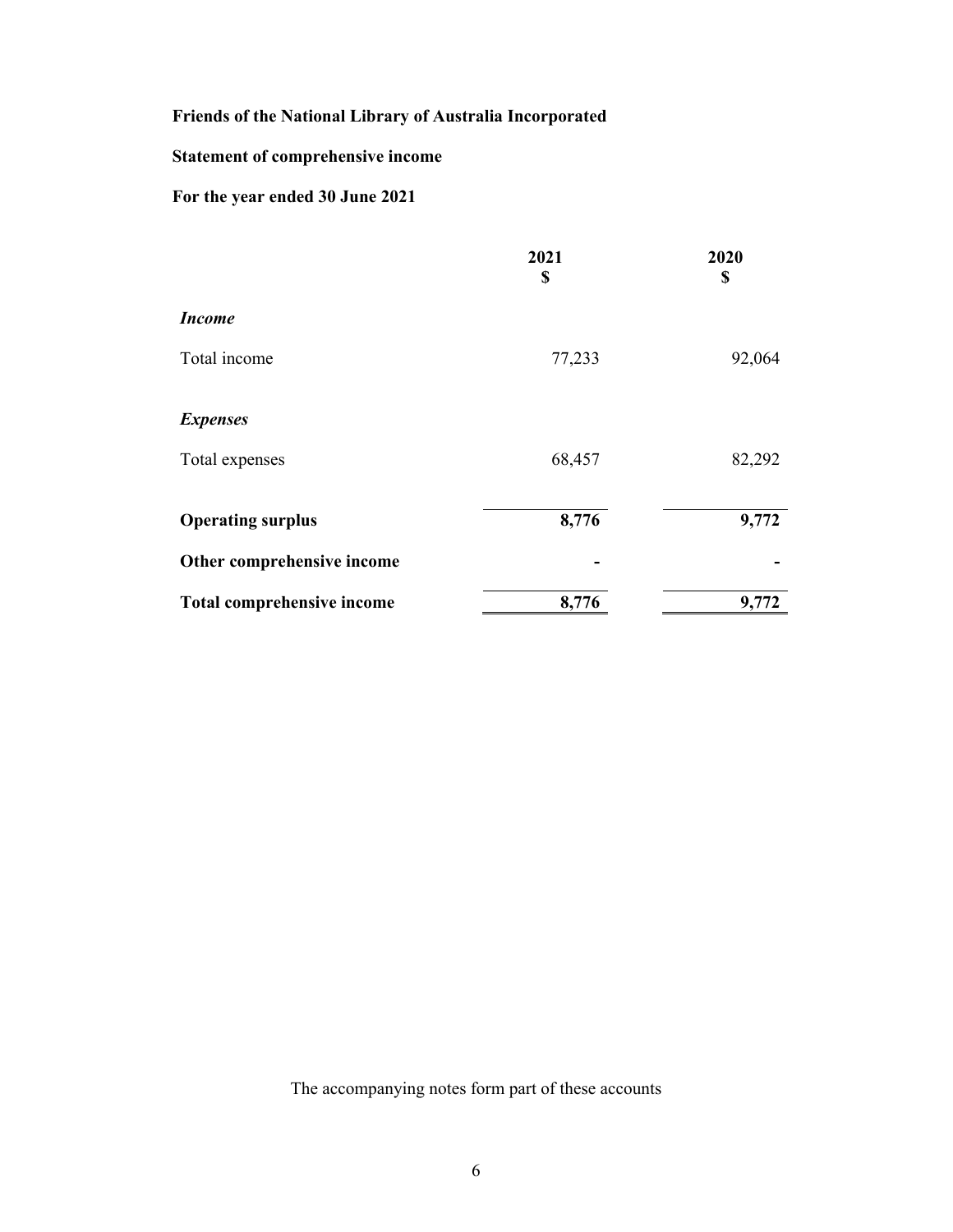# **Statement of financial position**

# **As at 30 June 2021**

|                              |                | 2021    | 2020    |
|------------------------------|----------------|---------|---------|
|                              | <b>Note</b>    | \$      | \$      |
| <b>Current assets</b>        |                |         |         |
| Cash                         | $\overline{3}$ | 162,954 | 155,951 |
| Receivables – interest/other |                | 611     | 490     |
| Prepayments                  |                | 1,189   | 1,425   |
| Total current assets         |                | 164,754 | 157,866 |
| Non-current assets           |                |         |         |
| Equipment                    |                | 435     | 917     |
| Total non-current assets     |                | 435     | 917     |
| Total assets                 |                | 165,189 | 149,807 |
| <b>Current liabilities</b>   |                |         |         |
|                              |                |         |         |
| Creditors                    |                | 1,821   | 3,113   |
| Income in advance            |                | 61,941  | 63,020  |
| Total current liabilities    |                | 63,763  | 66,133  |
| <b>Total liabilities</b>     |                | 63,763  | 66,133  |
| <b>Net assets</b>            |                | 101,426 | 92,650  |
| <b>Equity</b>                |                |         |         |
| Accumulated funds            |                | 101,426 | 92,650  |

The accompanying notes form part of these accounts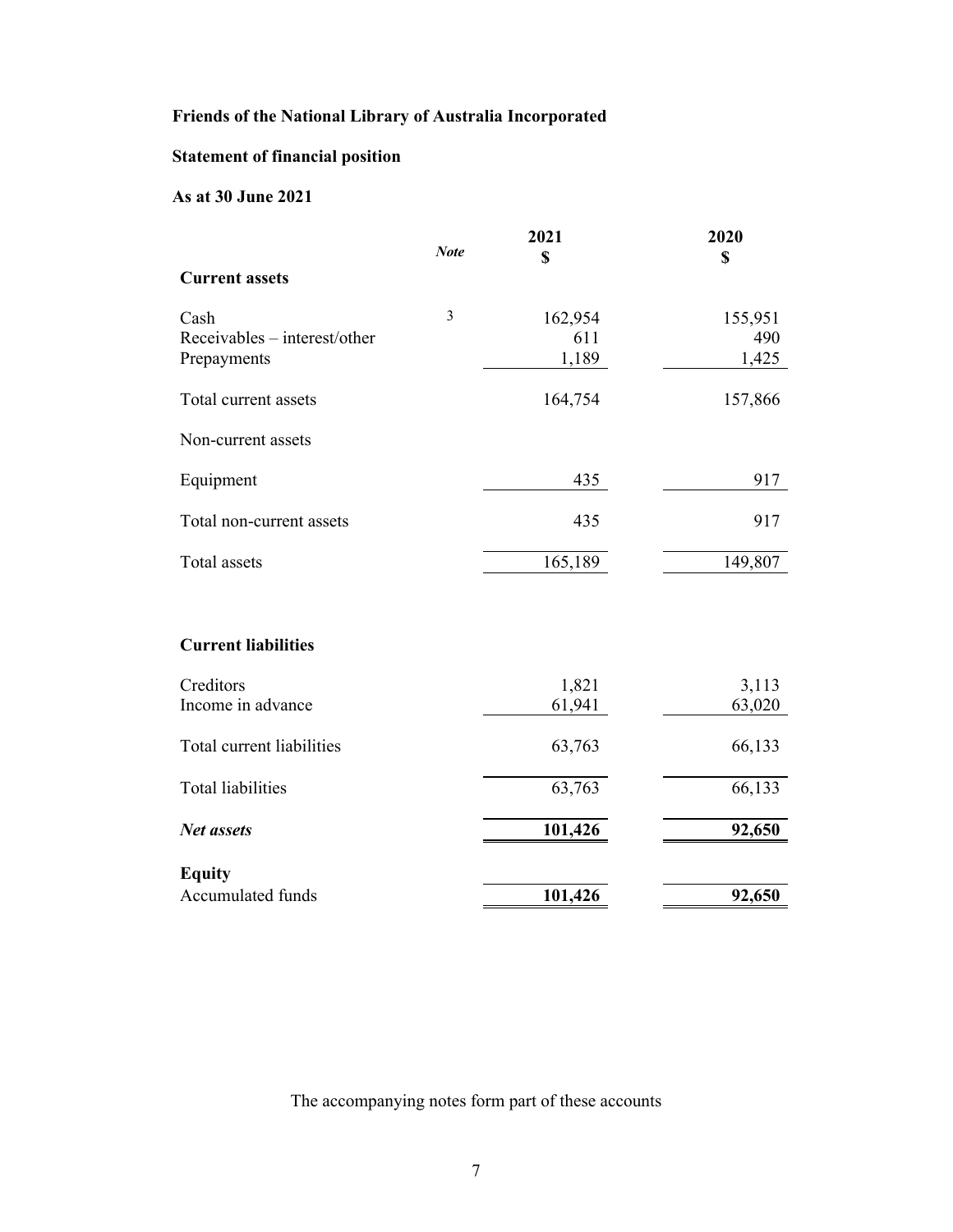# **Statement of recognised income and expense**

# **For the year ended 30 June 2021**

|                                                                                                 |                | <b>Accumulated</b><br>funds | <b>Total</b>       |
|-------------------------------------------------------------------------------------------------|----------------|-----------------------------|--------------------|
| Balance as at 1 July 2019                                                                       |                | 82,878                      | 82,878             |
| Result attributable to members                                                                  |                | 9,772                       | 9,772              |
| Balance as at 30 June 2020                                                                      |                | 92,650                      | 92,650             |
| Result attributable to members                                                                  |                | 8,776                       | 8,776              |
| Balance as at 30 June 2021                                                                      |                | 101,426                     | 101,426            |
| <b>Statement of cash flows</b>                                                                  |                |                             |                    |
| For the year ended 30 June 2021                                                                 | <b>Note</b>    | 2021<br>\$                  | 2020<br>\$         |
| <b>Cash flows from operating activities</b>                                                     |                |                             |                    |
| Receipts from membership<br>Receipts from events and others<br>Payments to suppliers, employees |                | 65,902<br>9,413             | 71,151<br>13,060   |
| and others<br>Interest received                                                                 |                | (69, 029)<br>717            | (79, 115)<br>1,580 |
| Cash provided/(utilised) by<br>operating activities                                             | 4              | 7,003                       | 6,677              |
| <b>Cash flows from operating activities</b>                                                     |                |                             |                    |
| Purchase of non-current assets                                                                  |                |                             |                    |
| Cash provided/(utilised) by<br>investing activities                                             |                |                             |                    |
| Net cash movement for the year                                                                  |                | 7,003                       | 6,677              |
| Cash at beginning of the year                                                                   |                | 155,951                     | 149,274            |
| Cash at end of the year                                                                         | $\mathfrak{Z}$ | 162,954                     | 155,951            |

The accompanying notes form part of these accounts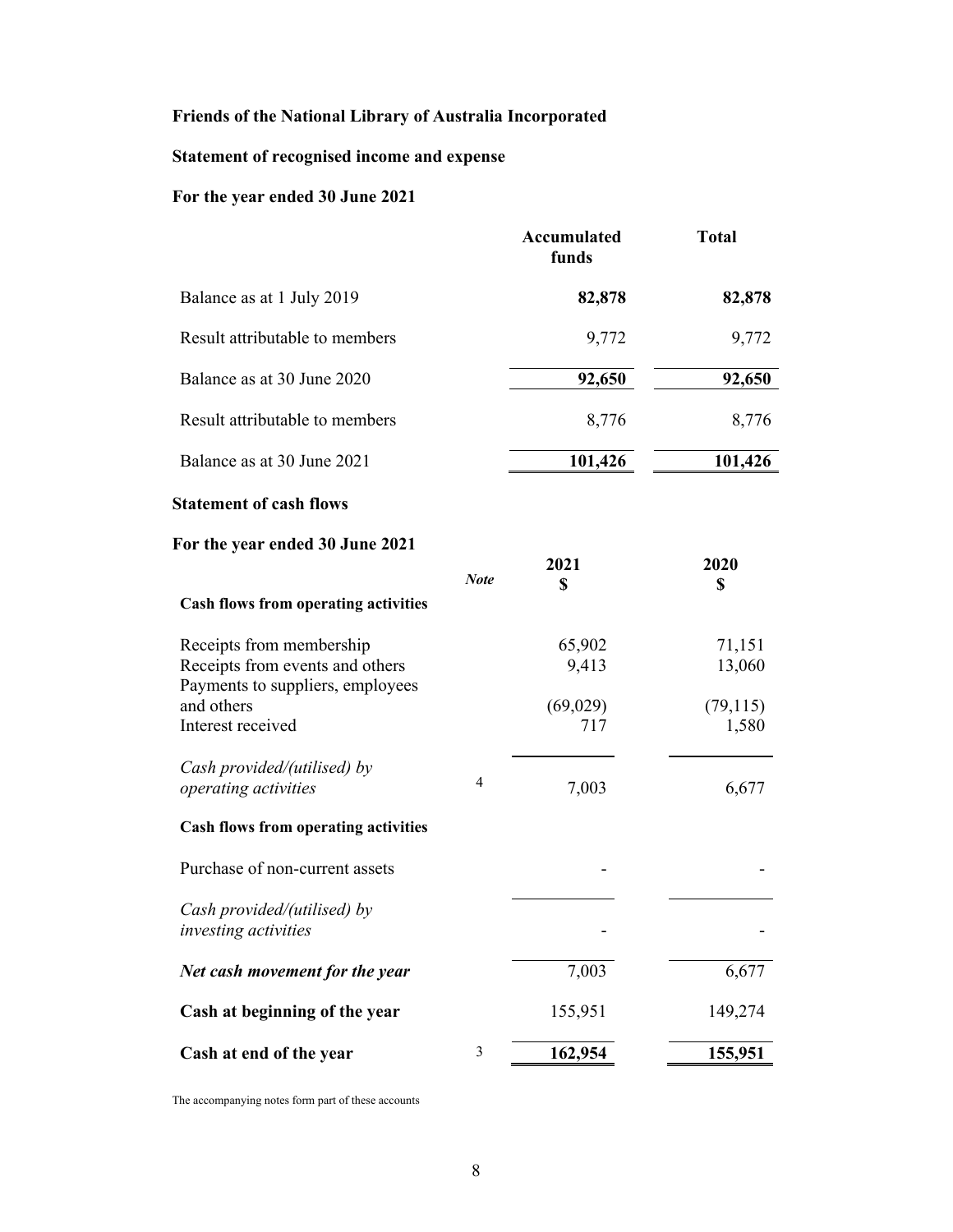# **Notes to and forming part of the accounts**

# **1. Statement of significant accounting policies**

This financial report is a general purpose financial report (reduced disclosure requirements) that has been prepared in order to satisfy the financial reporting requirements of the *Associations Incorporation Act 1991* of the Australian Capital Territory.

The financial report covers the Friends of the National Library of Australia Incorporated as an individual entity. The Friends of the National Library of Australia Incorporated is an association incorporated in the ACT under the *Associations Incorporation Act 1991*.

The financial report of the Friends of the National Library of Australia Incorporated, as an individual entity, has been prepared to satisfy the financial reporting requirements of the *Associations Incorporation Act 1991*.

The following is a summary of the material accounting policies adopted by the Association in the preparation of the financial report. The reporting policies have been consistently applied, unless otherwise stated.

## **Reporting Basis and Conventions**

The financial report has been prepared on an accruals basis and is based on historical cost.

## **Accounting Policies**

(a) Membership subscriptions

Membership subscriptions are recorded in the year for which the subscription relates. Membership subscriptions paid in advance are recognised as a liability to the Association.

(b) Cash

For the purposes of the Statement of cash flows, cash includes cash on hand, at banks and on deposit.

(c) Taxation

The Friends of the National Library of Australia Incorporated considers that it is exempt from income tax under *Section 50-5* of the *Income Tax Assessment Act.*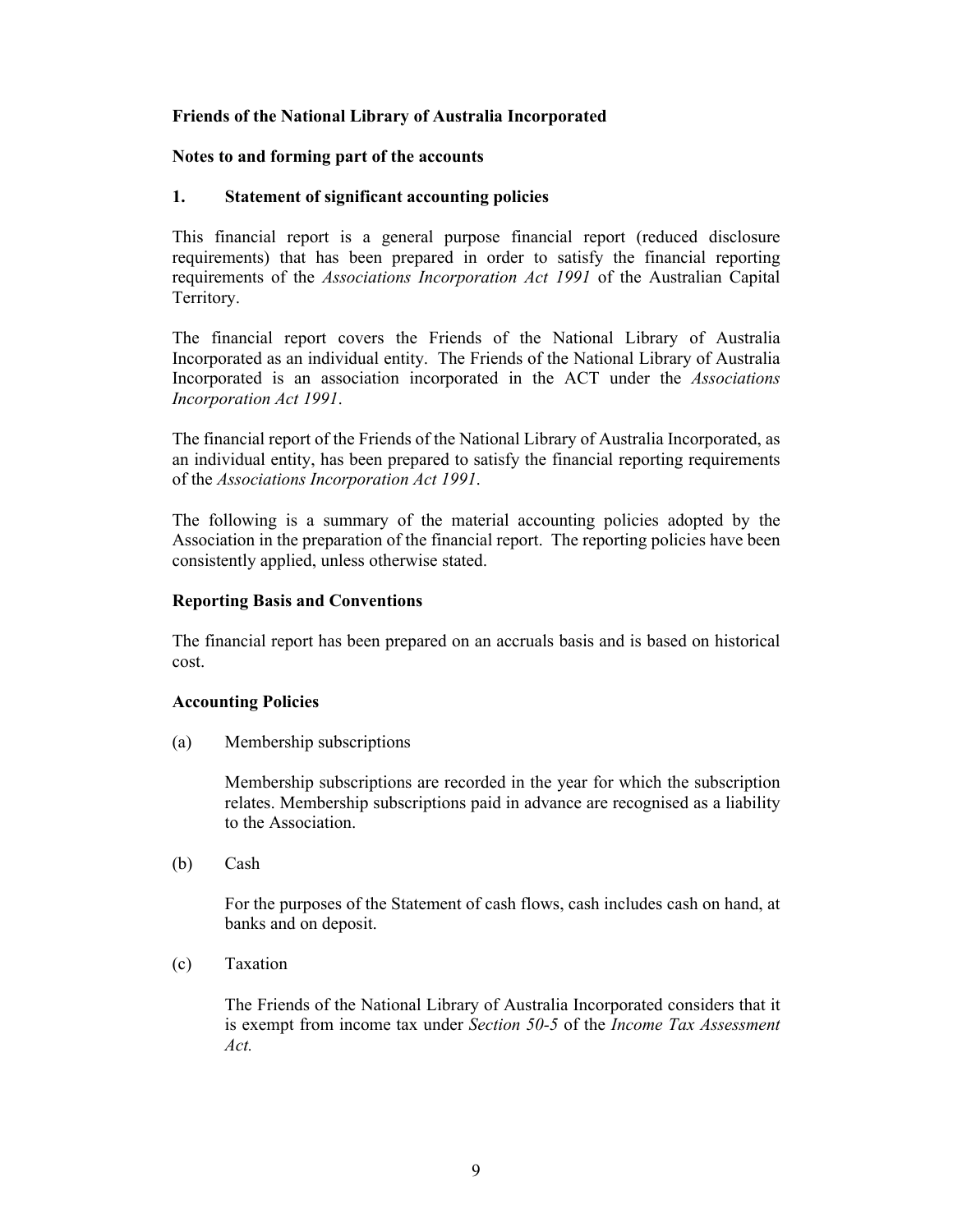#### **Notes to and forming part of the accounts**

## **1. Statement of significant accounting policies (continued)**

(c) Taxation (continued)

The Association is not registered for GST purposes with the Australian Taxation Office and accordingly does not charge GST for its services nor is it entitled to claim any GST credits on its expenses.

(d) Comparative figures

When required by Accounting Standards, comparative figures have been adjusted to conform to changes in presentation for the current financial year.

(e) Financial instruments - recognition

When held, financial instruments would be initially measured at cost on trade date, which includes transaction costs, when the related contractual rights or obligations exist. Subsequent to initial recognition these instruments are measured as set out below:

Loans and receivables – these are non-derivative financial assets with fixed or determinable payments that are not quoted in an active market and are stated at amortised cost using the effective interest rate method.

Held-to-maturity investments – these investments have fixed maturities, and it is the Association's intention to hold these investments to maturity. Any "heldto-maturity" investments held by the Association are stated at amortised cost using the effective interest rate method.

Financial liabilities – non-derivative financial liabilities are recognised at amortised cost, comprising original debt less principal payments and amortisation.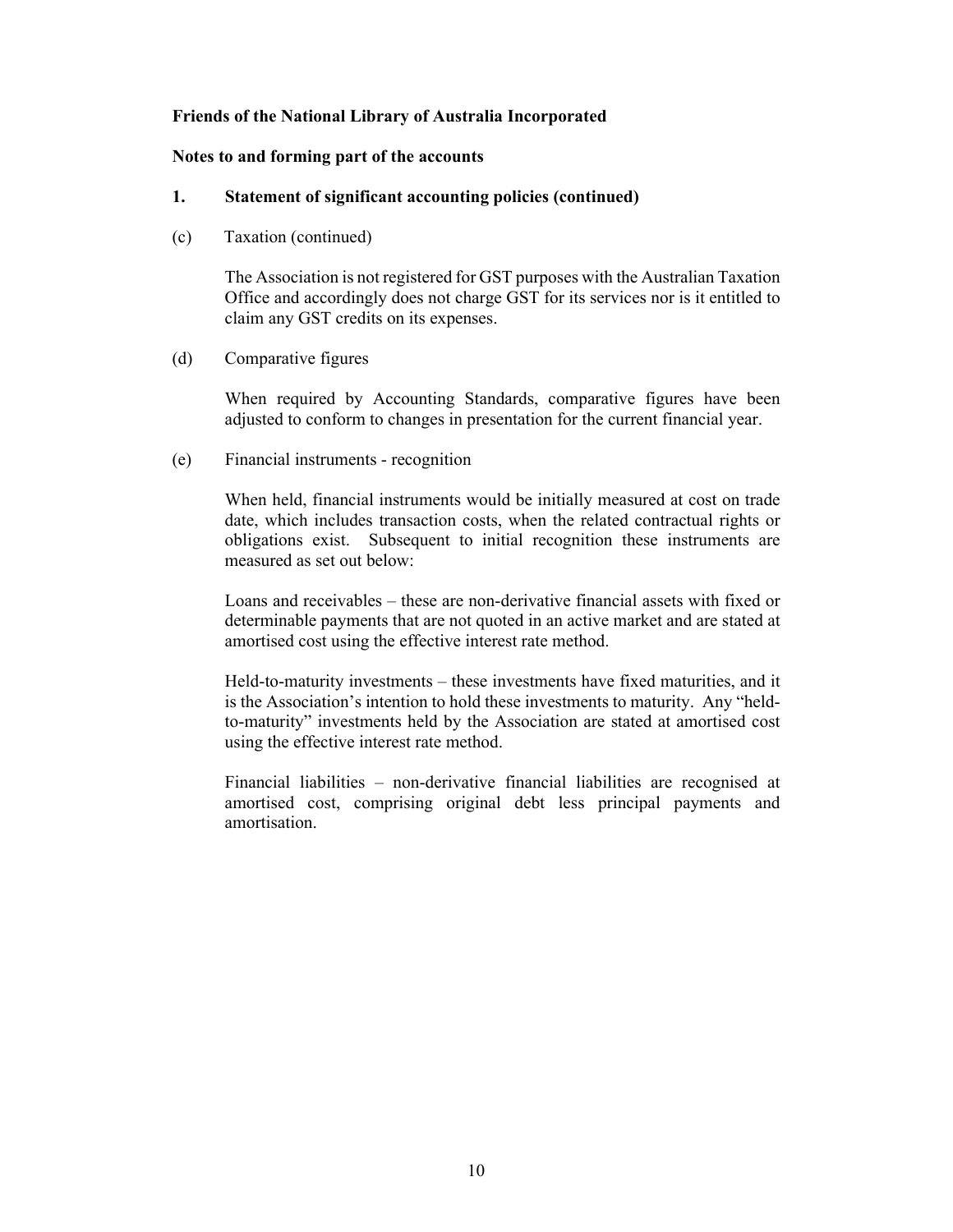#### **Notes to and forming part of the accounts**

#### **2. Critical accounting estimates and judgements**

The Committee members evaluate estimates and judgements incorporated into the financial report based on historical knowledge and best available current information. Estimates assume a reasonable expectation of future events and are based on current trends and other available data, obtained both externally and within the Association.

#### *Key Estimates - Impairment*

The Association assesses impairment at each reporting date by evaluating conditions specific to the group of assets that may lead to the impairment of those assets. Where an impairment trigger exists, the recoverable amount of the asset is determined. Value in use calculations performed in assessing recoverable amounts incorporate a number of key estimates.

*Critical Judgements* – not applicable for 2021.

|                                   | 2021<br>S | 2020<br>S |
|-----------------------------------|-----------|-----------|
| 3.<br>Cash at bank                |           |           |
| Main operating account            | 52,569    | 45,624    |
| <b>Business Optimiser account</b> | 37,385    | 37,327    |
| Term deposit                      | 73,000    | 73,000    |
|                                   | 162,954   | 155,251   |

#### **4. Reconciliation of Cash flows from operating activities to operating result**

| Operating result for the year      | 8,776   | 9,772   |
|------------------------------------|---------|---------|
| Depreciation                       | 455     | 458     |
| (Increase)/decrease in receivables | (94)    | (293)   |
| (Increase)/decrease in prepayments | 236     | 536     |
| Increase/(decrease) in creditors   | (1,292) | 2,183   |
| Increase/(decrease) in income in   |         |         |
| advance                            | (1,079) | (5,979) |
|                                    | 7,003   |         |
|                                    |         |         |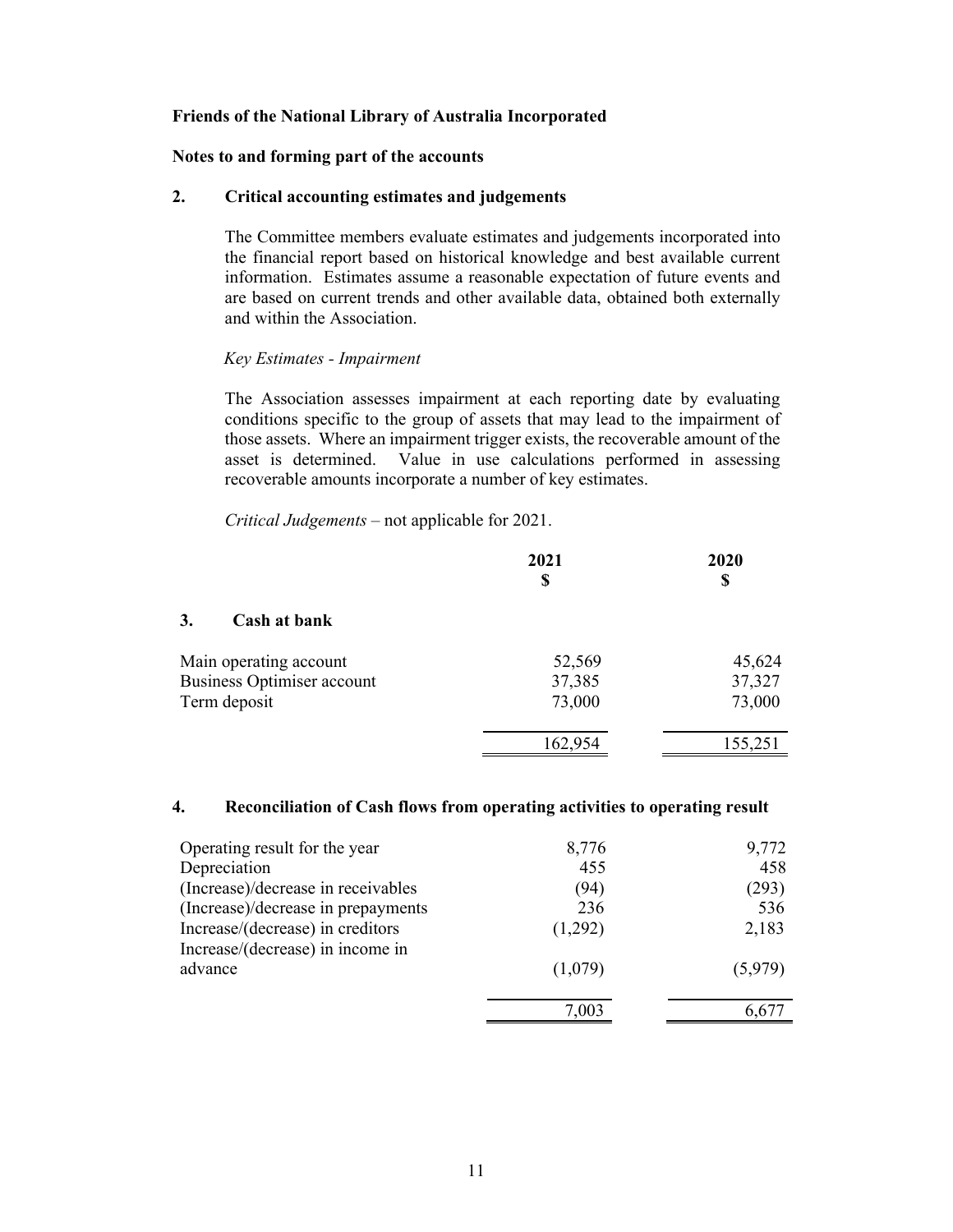## **Notes to and forming part of the accounts**

#### **5. Contingent assets and contingent liabilities**

There are no contingent assets or contingent liabilities of the Association at 30 June 2021.

#### **6. Related party transactions**

All transactions between the members of the Committee and the Association are on normal commercial terms.

#### **7. Events after the reporting date**

There have been no events after the reporting date which have had a material impact on the Association but the Committee highlight Note 8 of this financial report.

## **8. Significant events during the reporting year**

The continuation of the nation-wide COVID-19 pandemic during the financial year had a significant effect on the operations of the National Library of Australia and on the Friends and is considered likely to have had an impact on the level of membership.

Access to the Library was restricted in accordance with COVID-safe requirements, limitations were placed on Friends events on-site and Zoom was utilised for a number of events and Friends committee and sub-committee meetings.

However, the Friends Committee and sub-committees continued to work effectively despite the limitations throughout much of the year.

## **9. Resources provided free of charge**

The National Library of Australia makes in-kind contributions to the Association through the provision of staff and other corporate type resources. No amounts for these in-kind contributions are included in the Association's financial statements.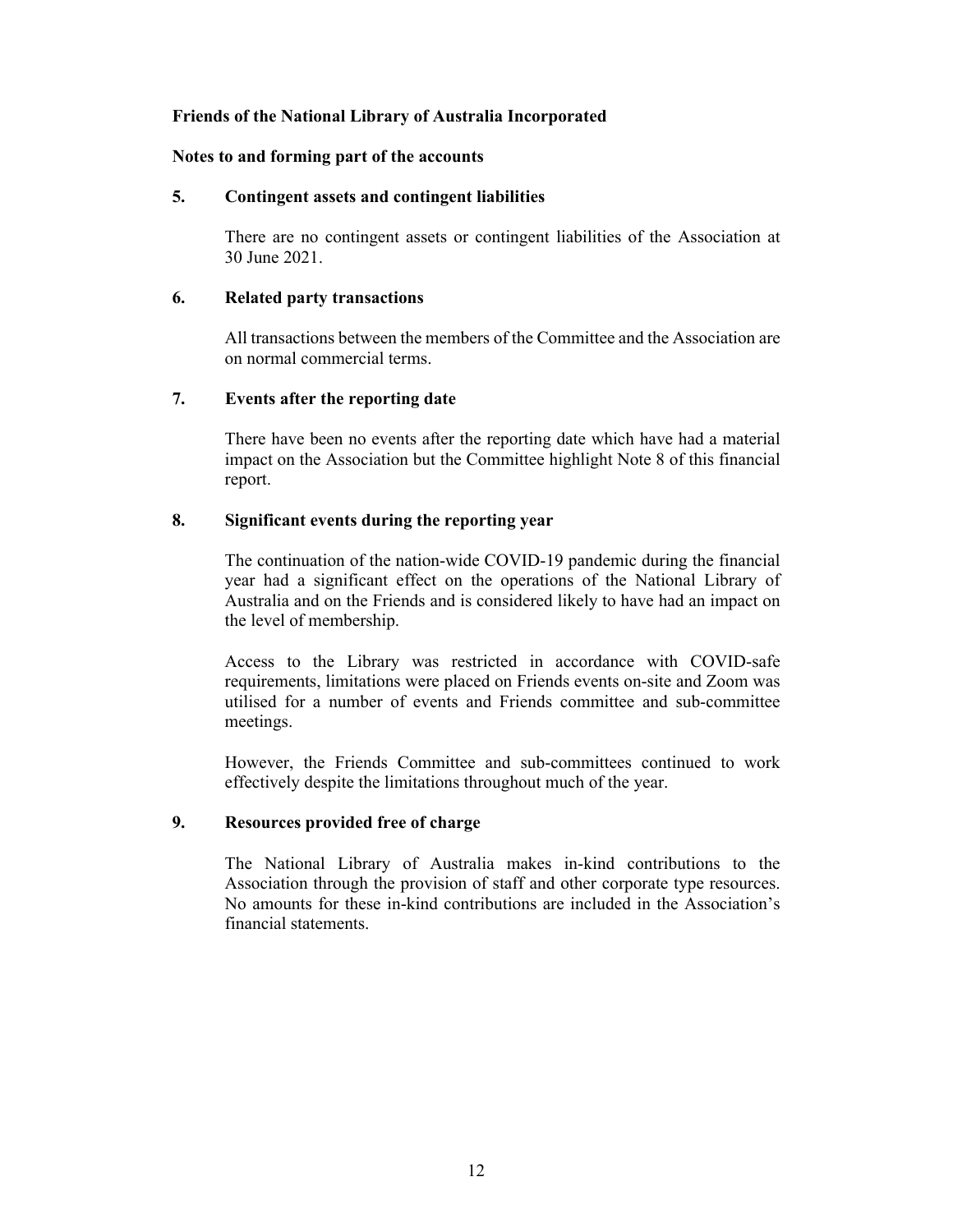#### **Notes to and forming part of the accounts**

#### **10. Financial Instruments**

(a) Financial risk management

The Association's financial instruments consist mainly of deposits with banks, local money market instruments, short term investments, accounts receivable and payable.

The Association does not have any derivative financial instruments at 30 June 2021.

*Financial Risk* 

The main risks the Association is exposed to through its financial instruments are interest rate risk, liquidity risk and credit risk.

## *Liquidity risk*

The Association manages liquidity risk by monitoring forecast cash flows and ensuring that sufficient cash balances are maintained for its continued activities.

*Credit Risk* 

The Association does not have any material credit risk exposure to any single receivable or group of receivables under financial instruments entered into by the Association.

## (b) Interest Rate Risk

The Association's exposure to interest rate risk is the risk that investment income associated with a financial instrument will fluctuate as a result of changes in market interest rates.

## *Financial Liabilities*

The Association has no interest rate risk on any liabilities.